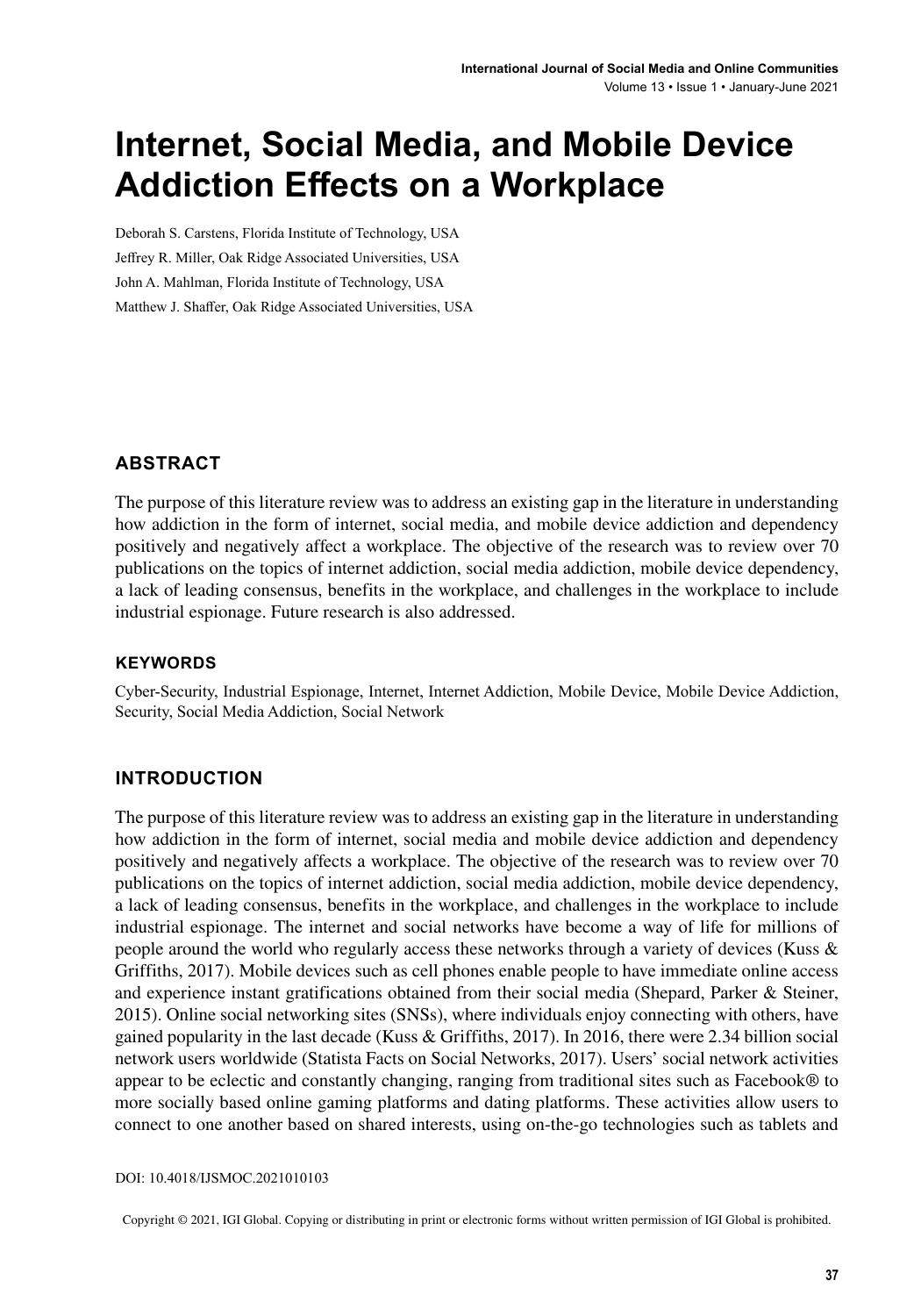smartphones that are particularly popular devices for accessing social networks. Millennials, the generational cohort born between 1982 and 2000 (U.S. Census Bureau, 2015), are on the internet or on their cell phone for seven and a half hours daily (Twenge, 2013). As of 2010, Americans spend 23% of their internet time on social networking sites and 21% check Facebook® over five times daily. Approximately 30% of college students use Facebook® to meet new friends. Given the massive number of social media users and the frequency of use, the average social media user accesses their networking sites throughout the day, there is no wonder that researchers have begun to discover a number of potential causes for concern (Wallace, 2014).

In some workplaces, employers restrict or prohibit the use of personal mobile phones and restrict accessto SNSsthrough company-owned networks. This occursto protect the security of the enterprise, including intellectual property, personal identifying information of customers, business sensitive information, and classified matter. Restrictions may take place to prevent distractions and improve human performance, helping to achieve quality, safety, and productivity performance objectives. The increased reliance of the workforce on SNSs and mobile devices, juxtaposed with employers needsto protect assets and maintain human performance, creates a  $21<sup>st</sup>$  century conflict. The literature review conducted addresses the following research questions:

- **RQ1:** What is the extent of conflicting interest related to the cause of the internet, social media, and mobile devices in the workplace?
- **RQ2:** What is the generational extent of security policies and procedures considering mobile technology and SNSs?

#### **Internet Addiction**

Research on internet addiction has been an ongoing area of study because the wide dissemination of the internet to the public. In the 1990's, internet addiction was considered as a minor phenomenon existing in subsets of society or tight-knit communities, such as internet video gaming applications and online chat rooms. However, with the daily intrusion of the internet, the topic of internet addiction has become an increasingly prevalent phenomenon (Wallace, 2014). Research suggests there are a number of potentially addictive online behaviors. Young (1998) suggests five different categories of internet addiction. The first category is computer addiction that is an addiction to computer games. The second category is information overload, or web-surfing addiction. The third category is net compulsions, or online gambling, shopping, or other behaviors that are potentially addictive, even outside of the realm of the internet. The fourth category is cyber sexual addiction, or the addiction to online pornography or other activities sexually explicit in nature. The fifth type of addiction is cyber-relationship addiction, or the addiction to forming or maintaining online relationships.

Studies suggest that the majority of people affected by internet addiction might not even be aware that they are addicted (Young, 1998). The internet is so ingrained in contemporary society that it is difficult for individuals to recognize addictive behaviors in themselves or others. Reports suggest that internet usage can be difficult to control and has the potential for similar addiction patterns found in gambling addiction and gaming addiction (Ho et al., 2016; Rosenbalm & Wong, 2012; Young, 1998). The fine line between frequent non-problematic habitual use and problematic and possibly addictive use of mobile devices and SNSs is a continuous reality faced by society (Kuss & Griffiths, 2017).

Griffiths (2010) highlighted six core components of addiction, including salience, mood modification, tolerance, withdrawal symptoms, conflict, and relapse. Each of these core components of addiction were reported in people who are suffering from internet addiction. Studies have suggested that internet use has the same habit patterns as those found in chemical (e.g., alcohol) dependencies (Griffiths, 2010). Studies suggest that the internet can also lead to withdrawal from real-life to a virtual world, where an individual can facilitate all of their needs(Twenge, 2013). Young (1998) hypothesized that using the internet as need-fulfillment promotes at-risk circumstances where an individual has a